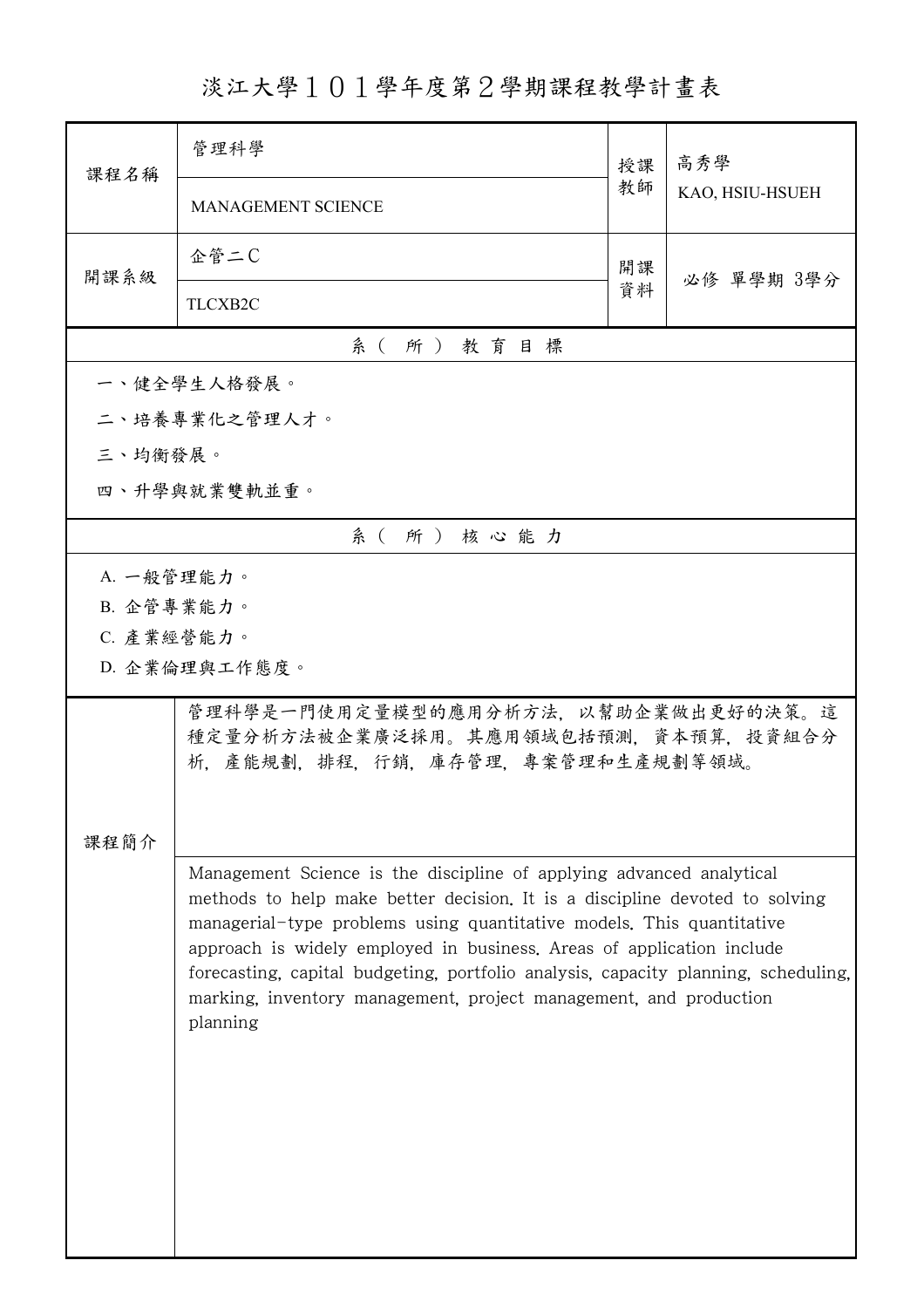本課程教學目標與目標層級、系(所)核心能力相關性 一、目標層級(選填): (一)「認知」(Cognitive 簡稱C)領域:C1 記憶、C2 瞭解、C3 應用、C4 分析、 C5 評鑑、C6 創造 (二)「技能」(Psychomotor 簡稱P)領域:P1 模仿、P2 機械反應、P3 獨立操作、 P4 聯結操作、P5 自動化、P6 創作 (三)「情意」(Affective 簡稱A)領域:A1 接受、A2 反應、A3 重視、A4 組織、 A5 內化、A6 實踐

二、教學目標與「目標層級」、「系(所)核心能力」之相關性:

 (一)請先將課程教學目標分別對應前述之「認知」、「技能」與「情意」的各目標層級, 惟單項教學目標僅能對應C、P、A其中一項。

 (二)若對應「目標層級」有1~6之多項時,僅填列最高層級即可(例如:認知「目標層級」 對應為C3、C5、C6項時,只需填列C6即可,技能與情意目標層級亦同)。

 (三)再依據所訂各項教學目標分別對應其「系(所)核心能力」。單項教學目標若對應 「系(所)核心能力」有多項時,則可填列多項「系(所)核心能力」。 (例如:「系(所)核心能力」可對應A、AD、BEF時,則均填列。)

| 序              |                | 教學目標(英文)                                  | 相關性                  |             |  |  |
|----------------|----------------|-------------------------------------------|----------------------|-------------|--|--|
| 號              | 教學目標(中文)       |                                           | 目標層級                 | 系(所)核心能力    |  |  |
| $\mathbf{1}$   | 預測             | Forecasting                               | C <sub>2</sub><br>AB |             |  |  |
| $\overline{2}$ | 線性規劃           | Linear programming                        | C2                   | <b>ABC</b>  |  |  |
| $\overline{3}$ | 運輸與指派問題        | Transportation and<br>assignment problems | C <sub>3</sub>       | <b>ABCD</b> |  |  |
|                | 4 决策理論         | Decision theory.                          | C <sub>3</sub>       | <b>ACD</b>  |  |  |
|                | 教學目標之教學方法與評量方法 |                                           |                      |             |  |  |
| 序<br>號         | 教學目標           | 教學方法                                      |                      | 評量方法        |  |  |
| $\mathbf{1}$   | 預測             | 講述、討論、模擬                                  | 紙筆測驗、報告、上課<br>表現     |             |  |  |
| $\overline{2}$ | 線性規劃           | 講述、討論、模擬                                  |                      | 紙筆測驗、上課表現   |  |  |
| $\overline{3}$ | 運輸與指派問題        | 講述、討論、模擬                                  |                      | 紙筆測驗、上課表現   |  |  |
| $\vert$ 4      | 決策理論           | 講述、賞析、模擬                                  |                      | 紙筆測驗、上課表現   |  |  |
|                |                |                                           |                      |             |  |  |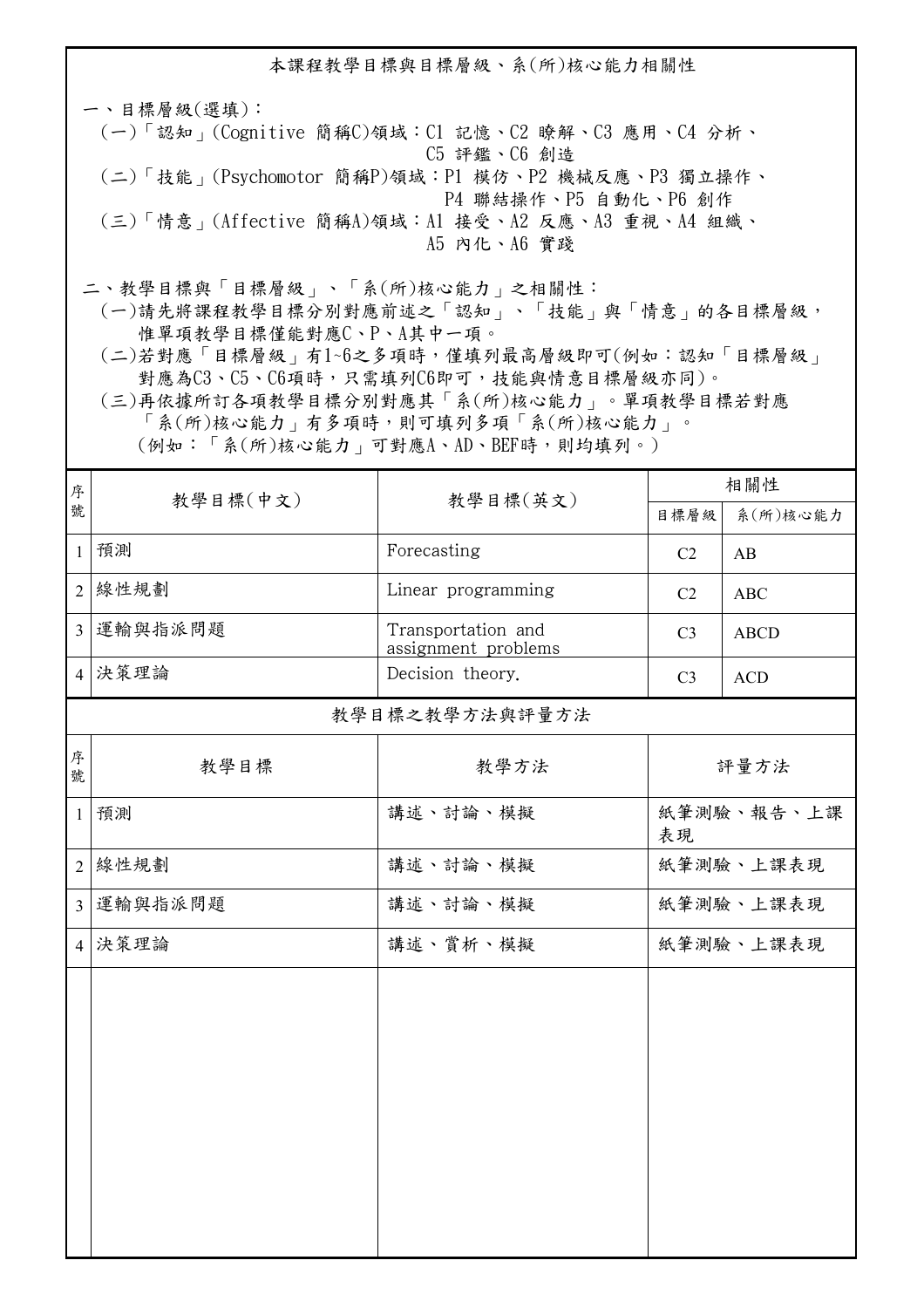| 本課程之設計與教學已融入本校校級基本素養 |                            |                                        |                                                      |    |
|----------------------|----------------------------|----------------------------------------|------------------------------------------------------|----|
| 淡江大學校級基本素養           |                            |                                        | 內涵說明                                                 |    |
|                      | 全球視野                       |                                        |                                                      |    |
| 洞悉未來                 |                            |                                        |                                                      |    |
|                      | 資訊運用                       |                                        |                                                      |    |
|                      | 品德倫理                       |                                        |                                                      |    |
| 獨立思考                 |                            |                                        |                                                      |    |
|                      | 樂活健康                       |                                        |                                                      |    |
|                      | 團隊合作                       |                                        |                                                      |    |
|                      | 美學涵養                       |                                        |                                                      |    |
|                      |                            |                                        | 授課進度表                                                |    |
| 週<br>次               | 日期起訖                       |                                        | 內 容 (Subject/Topics)                                 | 備註 |
|                      | $102/02/18$ ~<br>102/02/24 | Introduction to management science     |                                                      |    |
| 2                    | $102/02/25$ ~<br>102/03/03 | forecasting                            |                                                      |    |
| 3                    | $102/03/04$ ~<br>102/03/10 | linear programming: basic concepts     |                                                      |    |
| $\overline{4}$       | $102/03/11$ ~<br>102/03/17 |                                        | applications and solutions of linear programming     |    |
| 5                    | $102/03/18$ ~<br>102/03/24 | linear programming: the simplex method |                                                      |    |
| 6                    | $102/03/25$ ~<br>102/03/31 |                                        | linear programming: sensitivity analysis and duality |    |
| 7                    | $102/04/01$ ~<br>102/04/07 | transportation and assignment problems |                                                      |    |
| 8                    | $102/04/08$ ~<br>102/04/14 |                                        | transportation and assignment solution procedures    |    |
| 9                    | $102/04/15$ ~<br>102/04/21 | integer programming                    |                                                      |    |
| 10                   | $102/04/22$ ~<br>102/04/28 | 期中考試週                                  |                                                      |    |
| 11                   | $102/04/29$ ~<br>102/05/05 |                                        | methods of solving integer programming problems      |    |
| 12                   | $102/05/06$ ~<br>102/05/12 | network optimization models            |                                                      |    |
|                      |                            |                                        |                                                      |    |